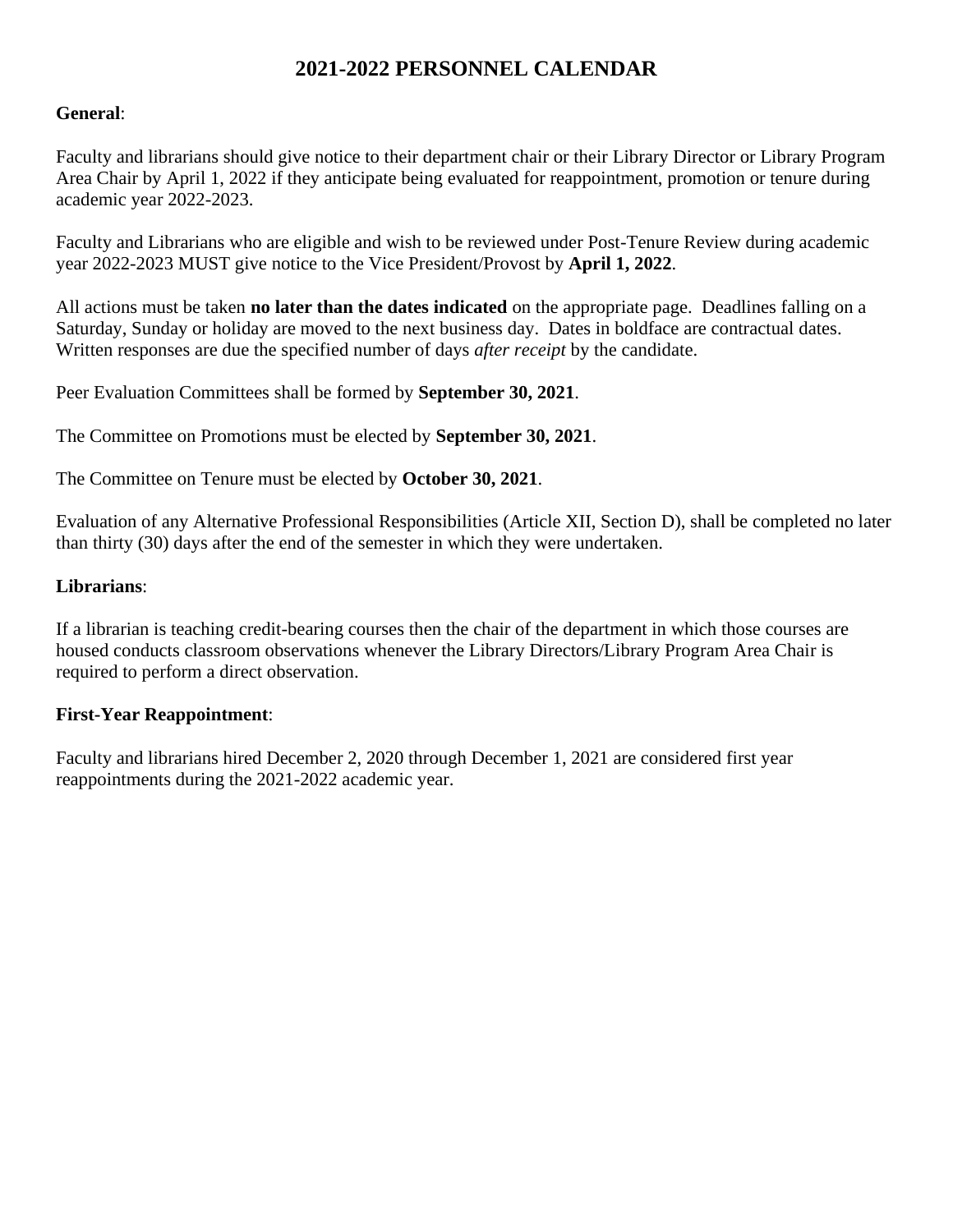## **Appendix M-1: Evaluation of Full-Time Unit Members and Salaried Part-Time Faculty Reappointment during the FIRST Year**

| <b>Action Required</b>                                                   | <b>Date</b> |
|--------------------------------------------------------------------------|-------------|
| Classroom/direct observations by Chair/Library Director/LPAC             | 11/12/2021  |
| Chair/Library Director/LPAC transmits observations to the Vice President | 11/19/2021  |
| Non-renewal notification deadline                                        | 3/15/2022   |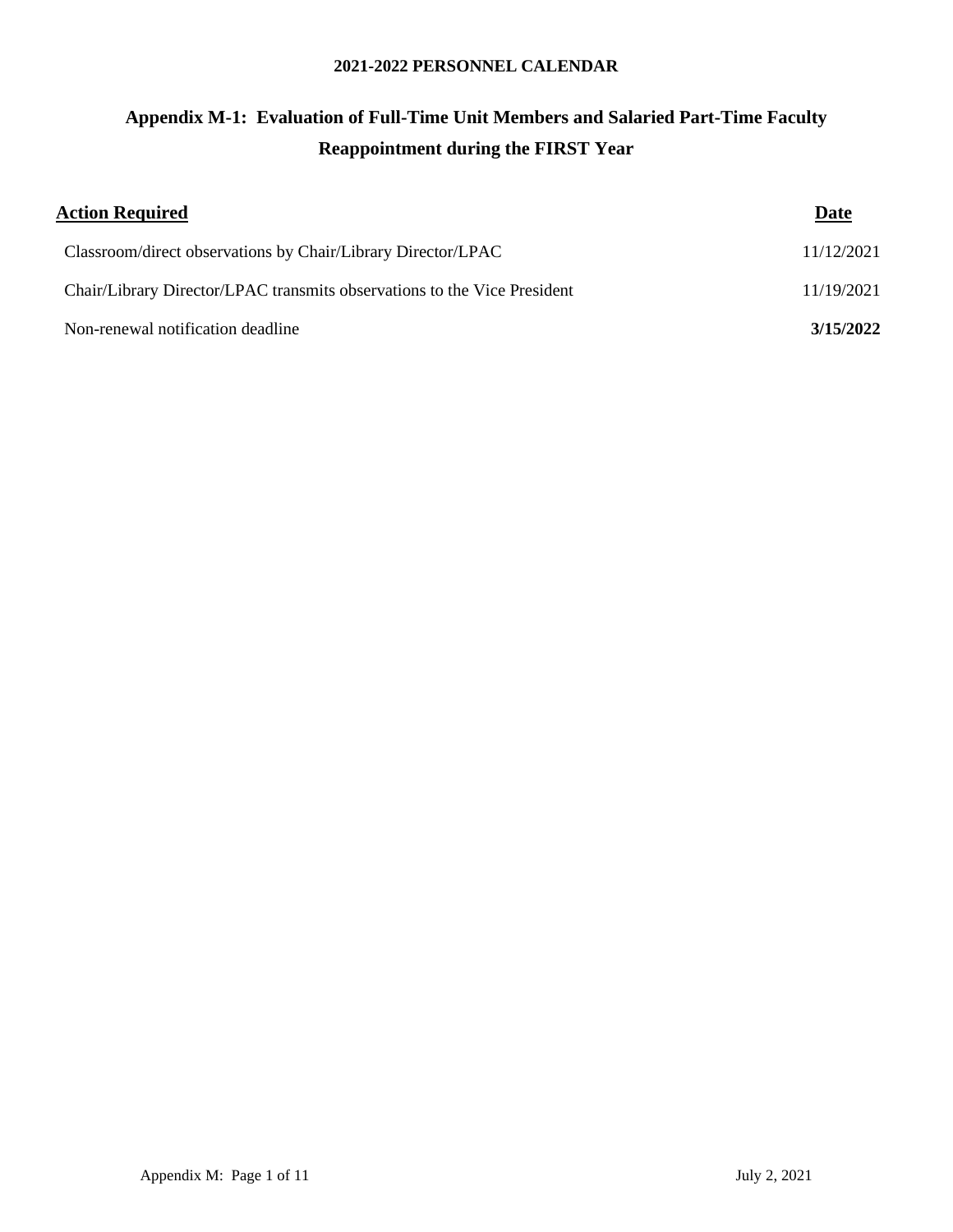## **Appendix M-1: Evaluation of Full-Time Unit Members and Salaried Part-Time Faculty Reappointment during the SECOND Year**

| <b>Action Required</b>                                                                                                                                                                                                       | Date       |
|------------------------------------------------------------------------------------------------------------------------------------------------------------------------------------------------------------------------------|------------|
| Candidate submits materials (include narrative and appendices A-1/A-2 and B)                                                                                                                                                 | 9/30/2021  |
| Candidate selects third member of Peer Evaluation Committee                                                                                                                                                                  | 9/30/2021  |
| Classroom observations by Peer Evaluation Committee                                                                                                                                                                          | 10/8/2021  |
| Classroom/direct observations by Chair/Library Director/LPAC                                                                                                                                                                 | 10/8/2021  |
| Evaluation/recommendation by PEC (transmit to candidate who has 10 days to respond to<br>PEC's eval./rec.)                                                                                                                   | 10/21/2021 |
| Peer Evaluation Committee transmits to Chair/Library Director/LPAC (copy to candidate)                                                                                                                                       | 11/1/2021  |
| Evaluation/recommendation by Chair/Library Director/LPAC (transmit to candidate who has<br>10 days to respond to the Chair's/LD's/LPAC's evaluation/recommendation)                                                          | 11/8/2021  |
| Chair/Library Director/LPAC transmits to Dean (copy to candidate)                                                                                                                                                            | 11/18/2021 |
| Evaluation/recommendation by Dean<br>(transmit to candidate who has 7 days to respond to the Dean's evaluation/recommendation)                                                                                               | 12/3/2021  |
| Dean transmits to Vice President                                                                                                                                                                                             | 12/10/2021 |
| Vice President concurs with Dean's evaluation and recommendation or conducts his/her own<br>evaluation/recommendation (transmit to candidate who has 7 days to respond to the Vice President's<br>evaluation/recommendation) | 1/3/2022   |
| Vice President transmits to President (copy to candidate)                                                                                                                                                                    | 1/10/2022  |
| Non-renewal notification deadlines                                                                                                                                                                                           | 1/15/2022  |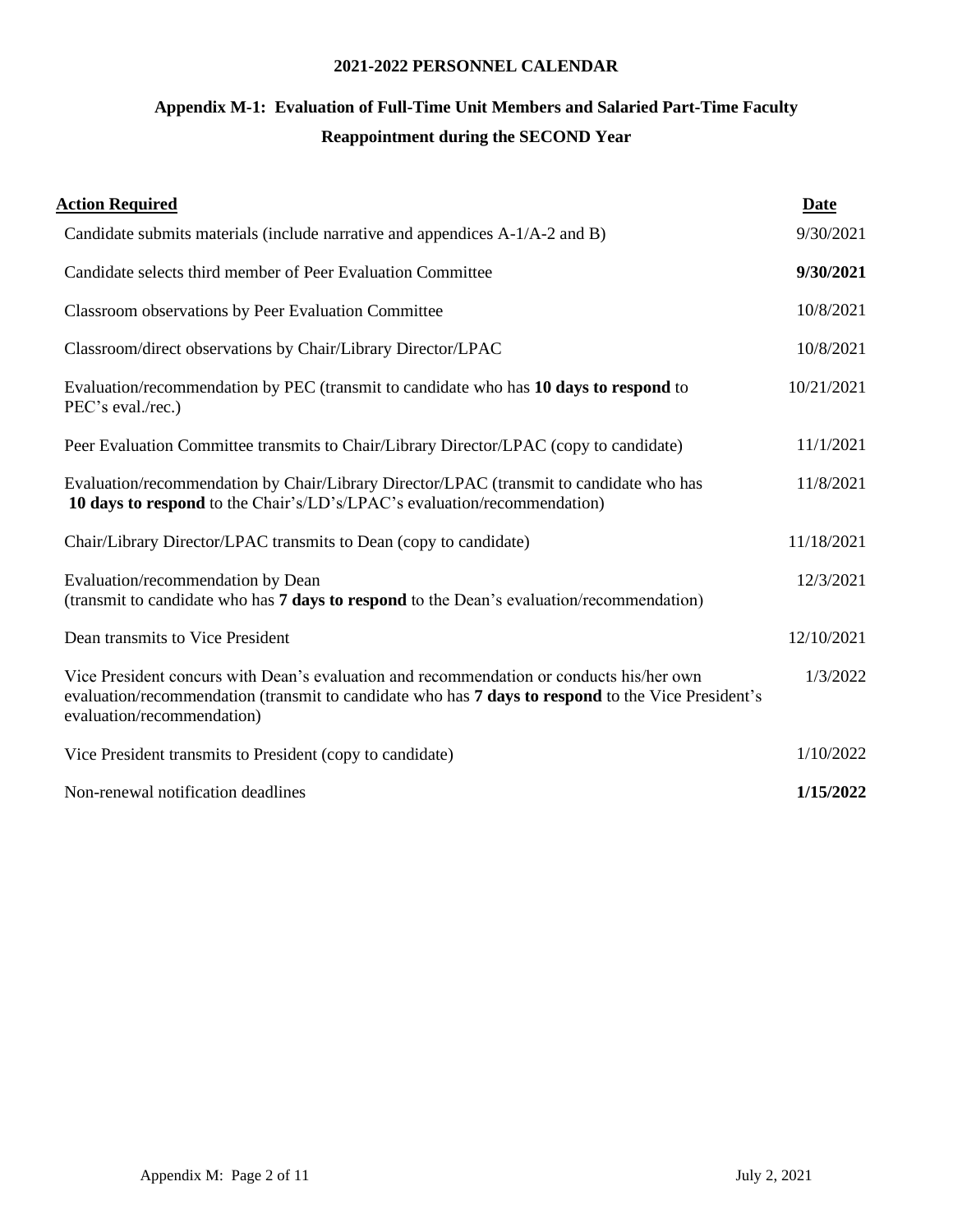#### **Appendix M-1: Evaluation of Full-Time Unit Members and Salaried Part-Time Faculty**

#### **Reappointment during the THIRD and FIFTH<sup>1</sup> Years**

| <u>Action Required</u>                                                                                                                                                                                               | Date       |
|----------------------------------------------------------------------------------------------------------------------------------------------------------------------------------------------------------------------|------------|
| Candidate submits a narrative only, addressing evaluative activities undertaken                                                                                                                                      | 9/30/2021  |
| Classroom/direct observations by Chair/Library Director/LPAC                                                                                                                                                         | 11/8/2021  |
| Evaluation/recommendation by Chair/Library Director/LPAC<br>(transmit to candidate who has 10 days to respond to the Chair's/LD's/LPAC's<br>evaluation/recommendation)                                               | 11/18/2021 |
| Chair/Library Director/LPAC transmits to Dean (copy to candidate)                                                                                                                                                    | 12/3/2021  |
| Evaluation/recommendation by Dean<br>(transmit to candidate who has 7 days to respond to the Dean's evaluation/recommendation)                                                                                       | 1/3/2022   |
| Dean transmits to Vice President                                                                                                                                                                                     | 1/10/2022  |
| Vice President concurs with Dean's evaluation and recommendation or conducts his/her own<br>evaluation (transmit to candidate who has <b>7 days to respond</b> to the Vice President's<br>evaluation/recommendation) | 2/11/2022  |
| Vice President transmits to President (copy to candidate)                                                                                                                                                            | 2/18/2022  |
| Non-renewal notification deadline                                                                                                                                                                                    | 9/1/2022   |

<sup>&</sup>lt;sup>1</sup> During the third and fifth pro-rated years salaried part-time faculty shall also be reviewed by the Peer Evaluation Committee.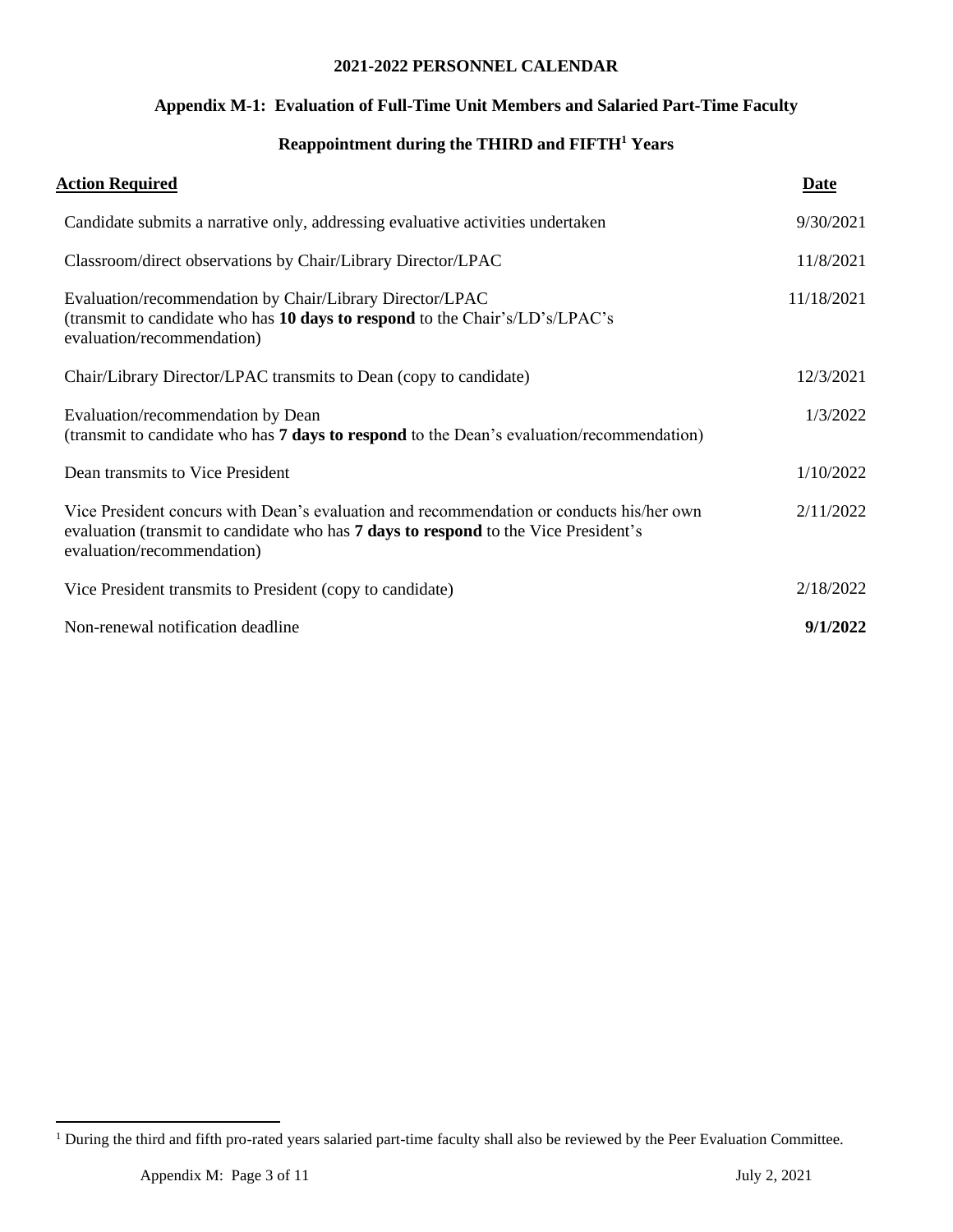## **Appendix M-1: Evaluation of Full-Time Unit Members and Salaried Part-Time Faculty Reappointment during the FOURTH Year**

| <b>Action Required</b>                                                                                                                                                                                        | <b>Date</b> |
|---------------------------------------------------------------------------------------------------------------------------------------------------------------------------------------------------------------|-------------|
| Candidate submits materials (include narrative and appendices A-1/A-2 and B)                                                                                                                                  | 9/30/2021   |
| Candidate selects third member of Peer Evaluation Committee                                                                                                                                                   | 9/30/2021   |
| Classroom observations by Peer Evaluation Committee                                                                                                                                                           | 10/8/2021   |
| Evaluation/recommendation by PEC (transmit to candidate who has 10 days to respond<br>to PEC's eval./rec.)                                                                                                    | 10/21/2021  |
| Peer Evaluation Committee transmits to Chair/Library Director/LPAC (copy to candidate)                                                                                                                        | 11/1/2021   |
| Classroom/direct observations by Chair/Library Director/LPAC                                                                                                                                                  | 11/8/2021   |
| Evaluation/recommendation by Chair/Library Director/LPAC<br>(transmit to candidate who has 10 days to respond to the Chair's/LD's/LPAC's<br>evaluation/recommendation)                                        | 11/18/2021  |
| Chair/Library Director/LPAC transmits to Dean (copy to candidate)                                                                                                                                             | 12/3/2021   |
| Evaluation/recommendation by Dean (transmit to candidate who has 7 days to respond<br>to the Dean's evaluation/recommendation)                                                                                | 1/14/2022   |
| Dean transmits to Vice President                                                                                                                                                                              | 1/21/2022   |
| Vice President concurs with Dean's evaluation and recommendation or conducts his/her own<br>evaluation (transmit to candidate who has 7 days to respond to the Vice President's<br>evaluation/recommendation) | 2/18/2022   |
| Vice President transmits to President (copy to candidate)                                                                                                                                                     | 2/25/2022   |
| Non-renewal notification deadline                                                                                                                                                                             | 9/1/2022    |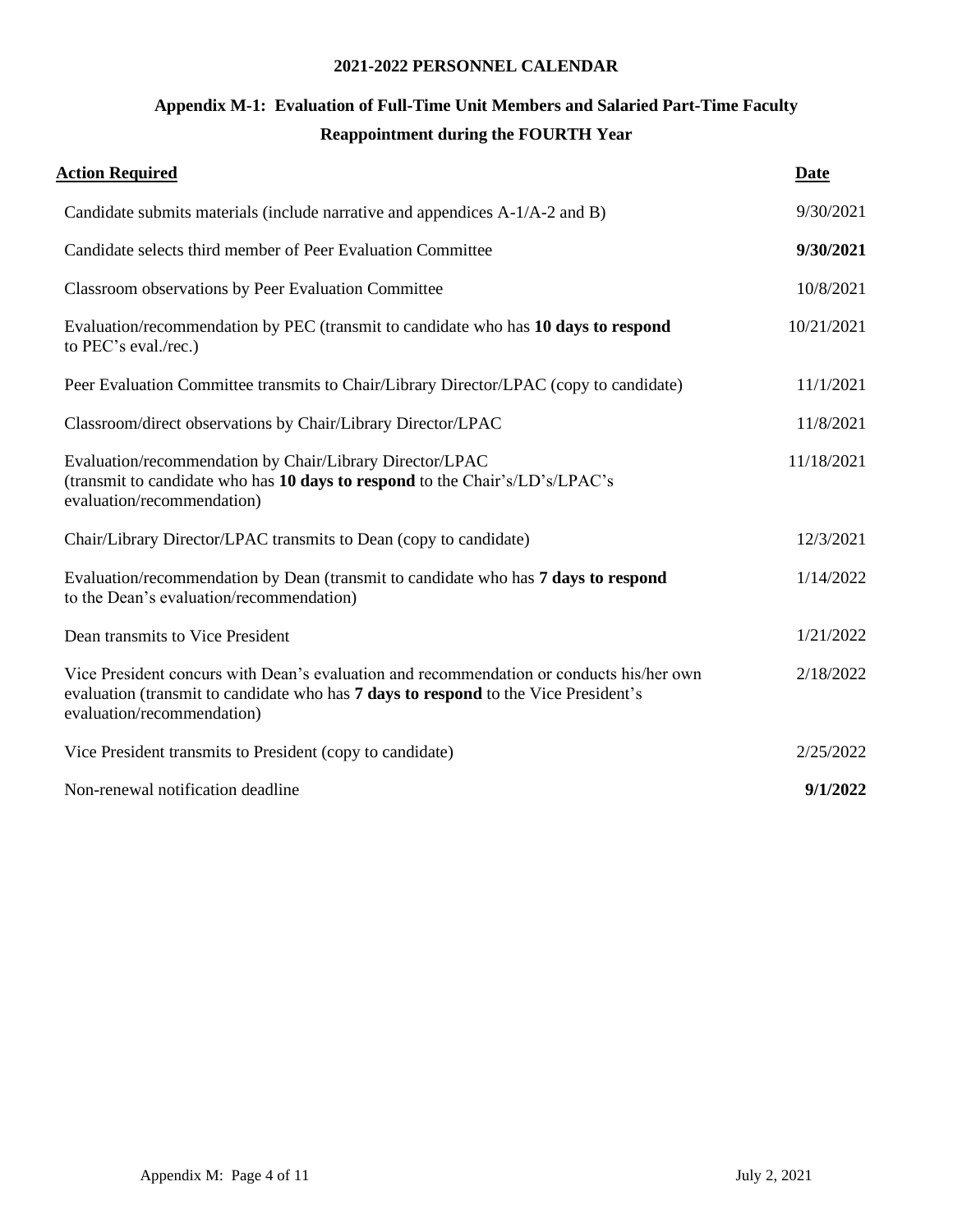## **Appendix M-1: Evaluation of Full-Time Unit Members and Salaried Part-Time Faculty Promotion Only**

| <b>Action Required</b>                                                                                                                                                                                                          | Date       |
|---------------------------------------------------------------------------------------------------------------------------------------------------------------------------------------------------------------------------------|------------|
| Candidate submits materials (including narrative and appendix A-1 or A-2)                                                                                                                                                       | 9/30/2021  |
| Candidate selects third member of Peer Evaluation Committee                                                                                                                                                                     | 9/30/2021  |
| Classroom observations by Peer Evaluation Committee                                                                                                                                                                             | 10/8/2021  |
| Evaluation/recommendation by PEC (transmit to candidate, 10 days to respond to the eval./rec.)                                                                                                                                  | 10/21/2021 |
| Peer Evaluation Committee transmits to Chair/Library Director/LPAC (copy to candidate)                                                                                                                                          | 11/1/2021  |
| Direct observations by Library Director/LPAC (no classroom observations by Chair, unless not<br>conducted in the spring)                                                                                                        | 11/1/2021  |
| Evaluation/recommendation by Chair/LD/LPAC<br>(transmit to candidate, 10 days to respond to evaluation/recommendation)                                                                                                          | 11/19/2021 |
| Chair/Library Director/LPAC transmits to Dean (copy to candidate)                                                                                                                                                               | 11/29/2021 |
| Evaluation/recommendation of Dean (transmit to candidate who has 7 days to send<br>Vice President a response to the Dean's evaluation/recommendation)                                                                           | 12/10/2021 |
| Dean transmits to Committee on Promotions                                                                                                                                                                                       | 12/17/2021 |
| Evaluation/recommendation by Commitee on Promotions (transmit to candidate,<br>7 days to respond to evaluation/recommendation)                                                                                                  | 1/21/2022  |
| Committee on Promotions transmits to Vice President (copy to candidate)<br>(transmit to candidate who has 7 days to send Vice President a response to the committee's<br>evaluation/recommendation)                             | 1/28/2022  |
| Vice President concurs with Committee on Promotions' evaluation and recommendation or conducts<br>his/her own evaluation (transmit to candidate who has 7 days to respond to the Vice President's<br>evaluation/recommendation) | 3/11/2022  |
| Vice President transmits to President (copy to candidate)                                                                                                                                                                       | 3/18/2022  |
| President recommends to Trustees (copy to candidate)                                                                                                                                                                            | 4/1/2022   |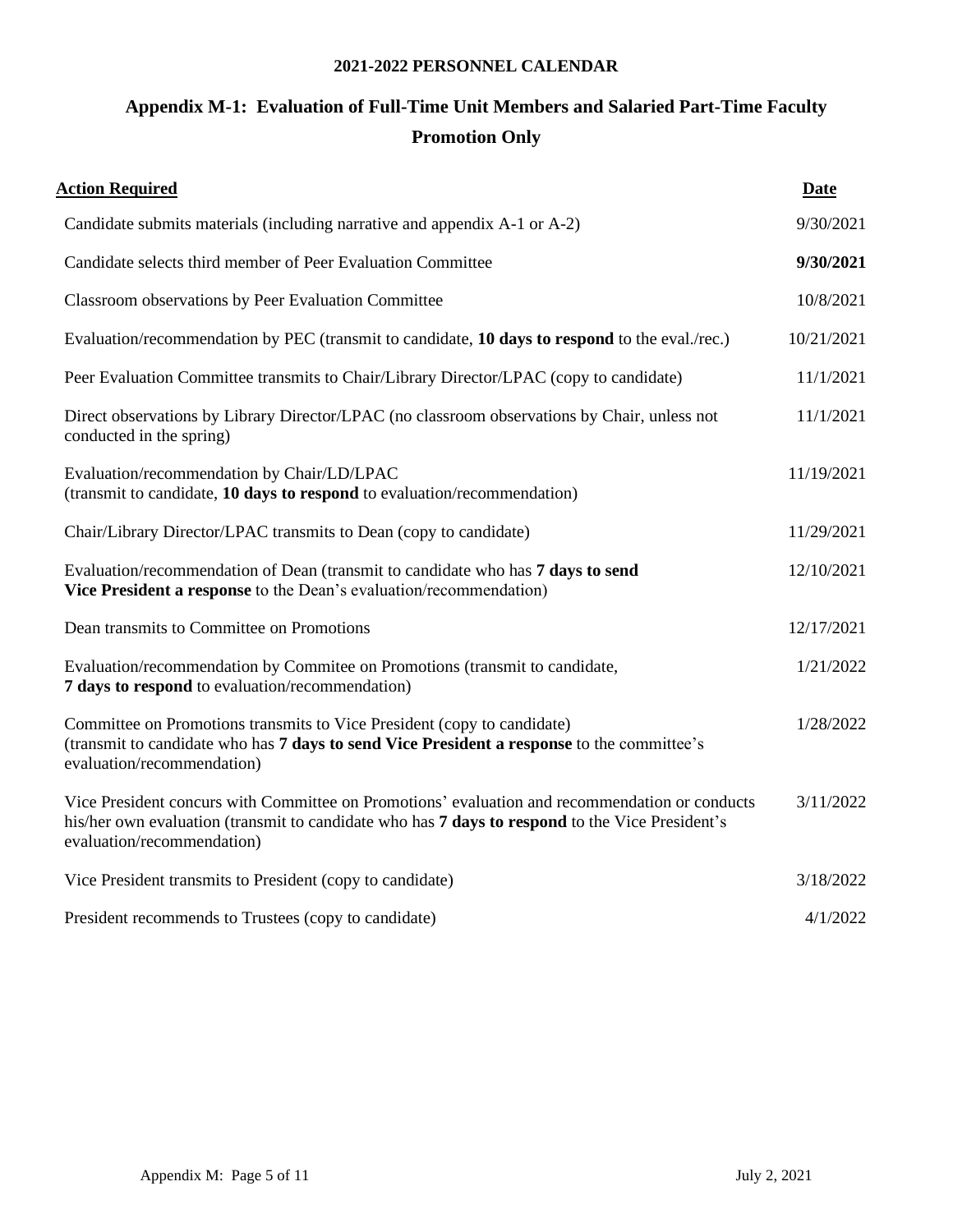## **Appendix M-1: Evaluation of Full-Time Unit Members Tenure Only**

| <b>Action Required</b>                                                                                                                                                                                                               | Date       |
|--------------------------------------------------------------------------------------------------------------------------------------------------------------------------------------------------------------------------------------|------------|
| Candidate submits materials (including narrative and appendix A-1 or A-2)                                                                                                                                                            | 9/30/2021  |
| Direct observations by Library Director/LPAC (no classroom observations by Chair, unless not<br>conducted in the spring)                                                                                                             | 9/30/2021  |
| Evaluation/recommendation by Chair/Library Director/LPAC (transmit to candidate, 10 days to<br>respond to evaluation/recommendation and request PEC). If a PEC is requested/required, date<br>candidate selects third member of PEC. | 10/19/2021 |
| Chair/Library Director/LPAC transmits to Dean (copy to candidate)                                                                                                                                                                    | 10/29/2021 |
| Classroom observations by PEC (if candidate requested/is required to be evaluated by the PEC)                                                                                                                                        | 11/12/2021 |
| Evaluation/recommendation by Peer Evaluation Committee, if requested/required (transmit to<br>candidate who has 7 days to respond to the evaluation/recommendation)                                                                  | 11/22/2021 |
| Peer Evaluation Committee transmits to Dean (copy to candidate)                                                                                                                                                                      | 11/29/2021 |
| Evaluation/recommendation by Dean (transmit to candidate who has 7 days to respond to the<br>evaluation/recommendation)                                                                                                              | 12/10/2021 |
| Dean transmits to Committee on Tenure                                                                                                                                                                                                | 12/17/2021 |
| Committee on Tenure meets with candidate (candidate has 7 days to provide additional information)                                                                                                                                    | 1/28/2022  |
| Evaluation/recommendation by Committee on Tenure (transmit to candidate who has 7 days to<br>respond to the evaluation/recommendation)                                                                                               | 2/4/2022   |
| Committee on Tenure transmits to Vice President (copy to candidate who has 7 days to respond to the<br>evaluation/recommendation)                                                                                                    | 2/11/2022  |
| Vice President concurs with Committee on Tenure's evaluation and recommendation or conducts<br>his/her own evaluation (transmit to candidate who has 7 days to respond to the Vice President's<br>evaluation/recommendation)         | 3/11/2022  |
| Vice President transmits to President (copy to candidate)                                                                                                                                                                            | 3/18/2022  |
| President recommends to Trustees (copy to candidate)                                                                                                                                                                                 | 4/1/2022   |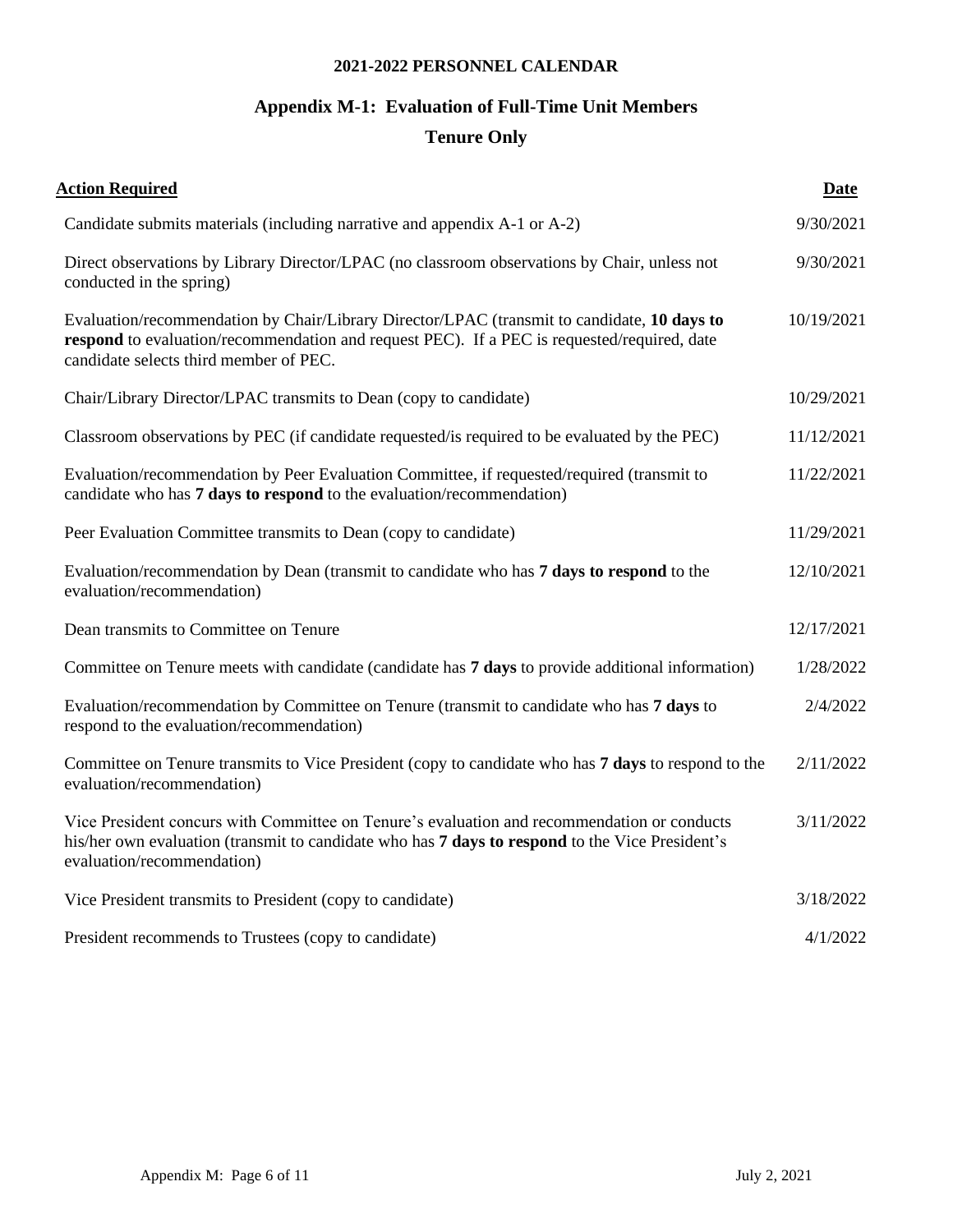## **Appendix M-1: Evaluation of Full-Time Unit Members**

#### **Tenure with Promotion<sup>1</sup> (eligibility to be certified by the Vice President)**

| <b>Action Required</b>                                                                                                                                                                                                       | Date       |
|------------------------------------------------------------------------------------------------------------------------------------------------------------------------------------------------------------------------------|------------|
| Candidate submits materials (including narrative and appendix A-1 or A-2)                                                                                                                                                    | 9/30/2021  |
| Direct observations by Library Director/LPAC (no classroom observations by Chair, unless not<br>conducted in the spring)                                                                                                     | 9/30/2021  |
| Candidate selects third member of Peer Evaluation Committee                                                                                                                                                                  | 9/30/2021  |
| Evaluation/recommendation by Chair/LD/LPAC (transmit to candidate, 10 days to respond to<br>evaluation/recommendation)                                                                                                       | 10/18/2021 |
| Chair/Library Director/LPAC transmits to the Peer Evaluation Committee (copy to candidate)                                                                                                                                   | 10/29/2021 |
| Classroom observations by Peer Evaluation Committee                                                                                                                                                                          | 11/12/2021 |
| Evaluation/recommendation by Peer Evaluation Committee<br>(transmit to candidate who has 7 days to respond to the evaluation/recommendation)                                                                                 | 11/22/2021 |
| Peer Evaluation Committee transmits to Dean (copy to candidate)                                                                                                                                                              | 11/29/2021 |
| Evaluation/recommendation by Dean (transmit to candidate who has 7 days to respond to the<br>evaluation/recommendation)                                                                                                      | 12/10/2021 |
| Dean transmits to Committee on Tenure                                                                                                                                                                                        | 12/17/2021 |
| Committee on Tenure meets with candidate (candidate has 7 days to provide additional<br>information)                                                                                                                         | 1/28/2022  |
| Evaluation/recommendation by Committee on Tenure<br>(transmit to candidate who has 7 days to respond to the evaluation/recommendation)                                                                                       | 2/4/2022   |
| Committee on Tenure transmits to Vice President (copy to candidate)<br>(transmit to candidate who has 7 days to respond to the evaluation/recommendation)                                                                    | 2/11/2022  |
| Vice President concurs with Committee on Tenure's evaluation and recommendation or conducts<br>his/her own evaluation (transmit to candidate who has 7 days to respond to the Vice President's<br>evaluation/recommendation) | 3/11/2022  |
| Vice President transmits to President (copy to candidate)                                                                                                                                                                    | 3/18/2022  |
| President recommends to Trustees (copy to candidate)                                                                                                                                                                         | 4/1/2022   |

<sup>&</sup>lt;sup>1</sup> Faculty at the rank of Assistant Professor and librarians at the rank of Assistant Librarian or Associate Librarian who apply for tenure *during the sixth year* will only be evaluated for tenure, but will be promoted to the next higher rank at the time tenure is granted.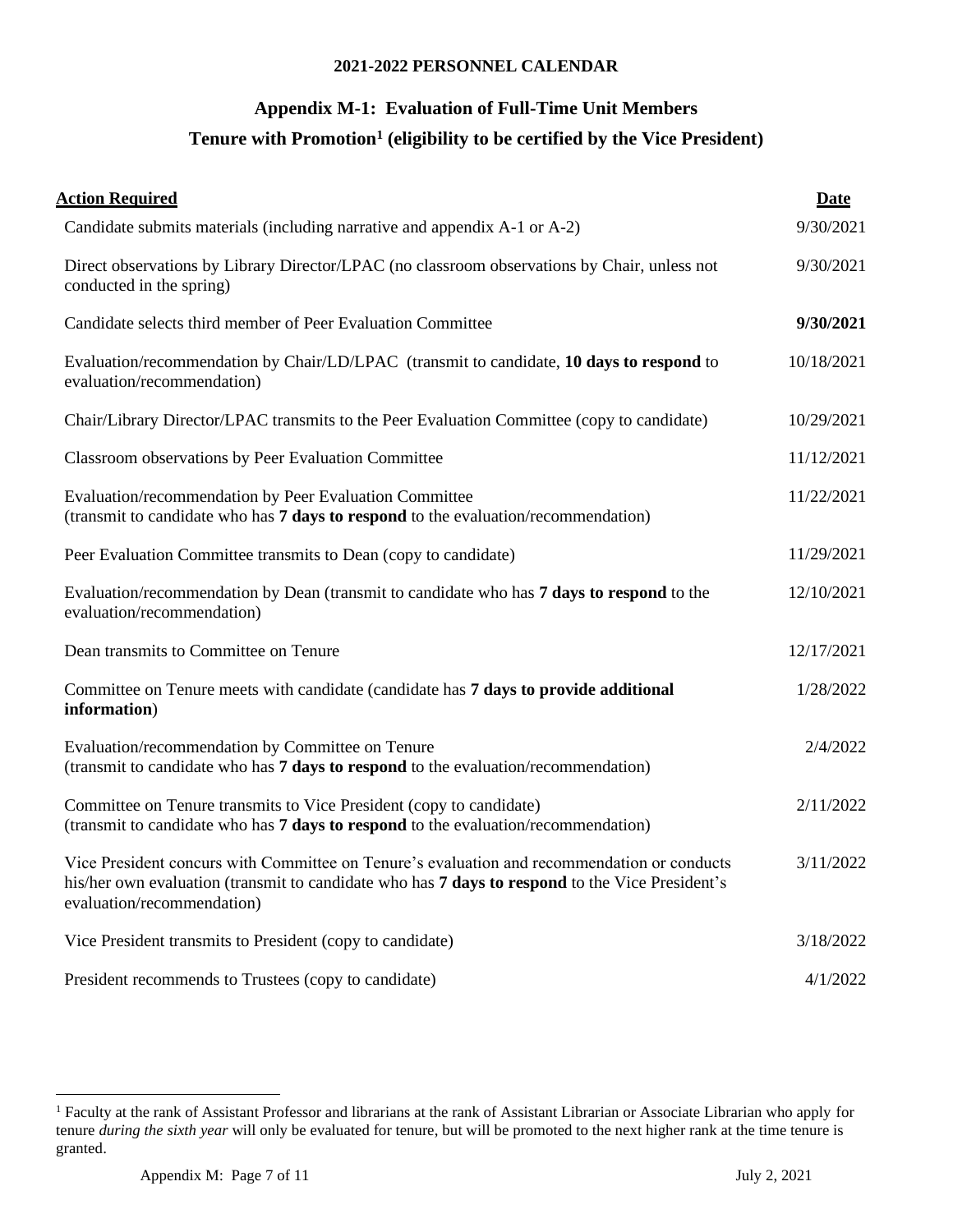#### **Appendix M-1: Evaluation of Full-Time Unit Members**

## **Promotion and Tenure 1**

**(page 1 of 2)**

**Given the complicated calendar below, the promotion-tenure portfolio is to be maintained in the Office of Academic Affairs as of October 1, 2021.**

| <b>Action Required</b>                                                                                                                                                                                     | <b>Date</b> |
|------------------------------------------------------------------------------------------------------------------------------------------------------------------------------------------------------------|-------------|
| Candidate submits single portfolio for promotion and tenure (including narrative and appendix A-1 or<br>$A-2)$                                                                                             | 9/30/2021   |
| Direct observations by Library Director/LPAC (no classroom observations by Chair, unless not<br>conducted in the spring)                                                                                   | 9/30/2021   |
| Candidate selects third member of Peer Evaluation Committee for promotion evaluation                                                                                                                       | 9/30/2021   |
| Classroom observations by Peer Evaluation Committee for promotion                                                                                                                                          | 10/8/2021   |
| Chair/Library Director/LPAC evaluation recommendation for tenure (transmit to candidate who has<br>10 days to respond to the Chair's evaluation/recommendation and to request PEC tenure evaluation)       | 10/19/2021  |
| Promotion evaluation/recommendation by Peer Evaluation Committee (transmit to candidate who has<br>10 days to respond to the PEC's promotion evaluation/recommendation)                                    | 10/19/2021  |
| Peer Evaluation Committee transmits promotion evaluation/recommendation to Chair/Library<br>Director/LPAC (copy to candidate)                                                                              | 10/29/2021  |
| Candidate selects third member of PEC for tenure evaluation (if candidate requests or it is required)                                                                                                      | 10/29/2021  |
| Chair transmits tenure evaluation/recommendation to Dean (copy to candidate)                                                                                                                               | 10/29/2021  |
| Classroom observations by Peer Evaluation Committee for tenure (if requested or required)                                                                                                                  | 11/12/2021  |
| Promotion evaluation/recommendation by Chair/Library Director/LPAC (transmit to candidate who<br>has 10 days to respond to the Chair's promotion evaluation/recommendation)                                | 11/12/2021  |
| Tenure evaluation/recommendation by Peer Evaluation Committee, (conducted only if requested or<br>required (Committee transmits to candidate who has 7 days to respond to the PEC's tenure<br>evaluation.) | 11/22/2021  |
| Chair/Library Director/LPAC transmits promotion evaluation/recommendation to<br>Dean (copy to candidate)                                                                                                   | 11/22/2021  |
| Peer Evaluation Committee transmits tenure evaluation/recommendation to Dean (if such evaluation<br>was requested or required, copy to candidate)                                                          | 11/29/2021  |
| Promotion evaluation/recommendation by Dean<br>(transmit to candidate who has 7 days to respond to the Dean's evaluation/recommendation)                                                                   | 12/10/2021  |

<sup>&</sup>lt;sup>1</sup> The process shall NOT be used for faculty at the rank of Assistant Professor or for librarians at the rank of Assistant Librarian or Associate Librarian who apply for tenure during the sixth year.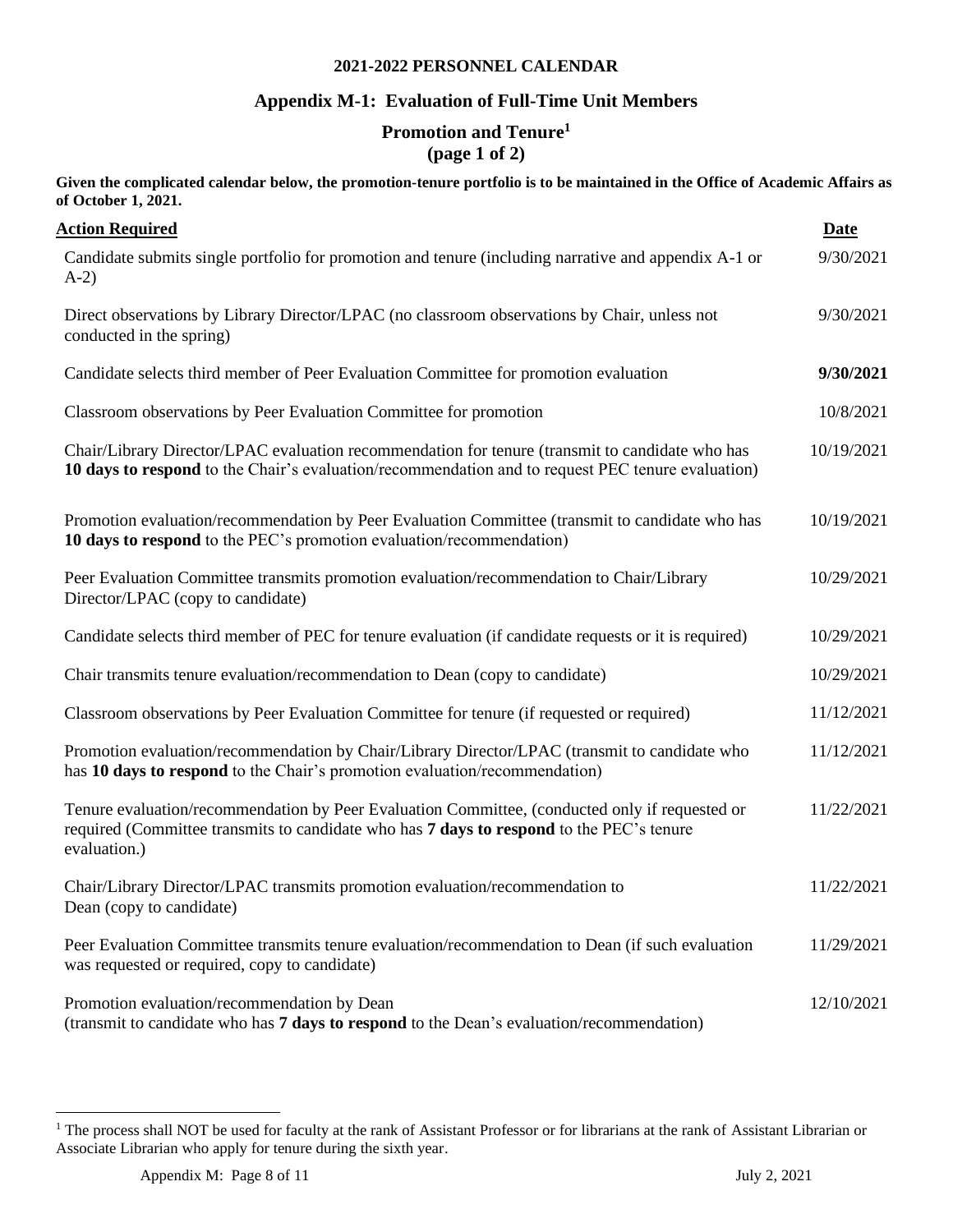#### **Promotion and Tenure (page 2 of 2)**

| Tenure evaluation/recommendation by Dean                                                                                                                                                                                        | 12/10/2021 |
|---------------------------------------------------------------------------------------------------------------------------------------------------------------------------------------------------------------------------------|------------|
| (transmit to candidate who has 7 days to respond to the Dean's evaluation/recommendation)                                                                                                                                       |            |
| Dean transmits promotion evaluation/recommendation to Committee on Promotions                                                                                                                                                   | 12/17/2021 |
| Dean transmits tenure evaluation/recommendation to Committee on Tenure                                                                                                                                                          | 12/17/2021 |
| Evaluation/recommendation by Committee on Promotions (transmit to candidate,<br>7 days to respond to evaluation/recommendation)                                                                                                 | 1/14/2022  |
| Committee on Promotions transmits to Vice President (copy to candidate who has 7 days to respond to<br>the Committee's evaluation/recommendation)                                                                               | 1/21/2022  |
| Committee on Tenure meets with candidate (candidate has 7 days to provide additional information)                                                                                                                               | 1/28/2022  |
| Evaluation/recommendation by Committee on Tenure (transmit to candidate who has 7 days to<br>respond to the evaluation/recommendation)                                                                                          | 2/11/2022  |
| Committee on Tenure transmits evaluation/recommendation to Vice President (copy to candidate who<br>has 7 days to respond to the Committee's evaluation/recommendation.)                                                        | 2/18/2022  |
| Vice President concurs with Committee on Tenure's evaluation and recommendation or conducts<br>his/her own evaluation (transmit to candidate who has 7 days to respond to the Vice President's<br>evaluation/recommendation)    | 3/11/2022  |
| Vice President transmits tenure evaluation/recommendation to President (copy to candidate)                                                                                                                                      | 3/18/2022  |
| Vice President concurs with Committee on Promotions' evaluation and recommendation or conducts<br>his/her own evaluation (transmit to candidate who has 7 days to respond to the Vice President's<br>evaluation/recommendation) | 3/18/2022  |
| Vice President transmits promotion evaluation/recommendation to President (copy to candidate)                                                                                                                                   |            |
| President recommends to Trustees regarding tenure (copy to candidate)                                                                                                                                                           | 4/1/2022   |
| President recommends to Trustees regarding promotion (copy to candidate)                                                                                                                                                        | 4/1/2022   |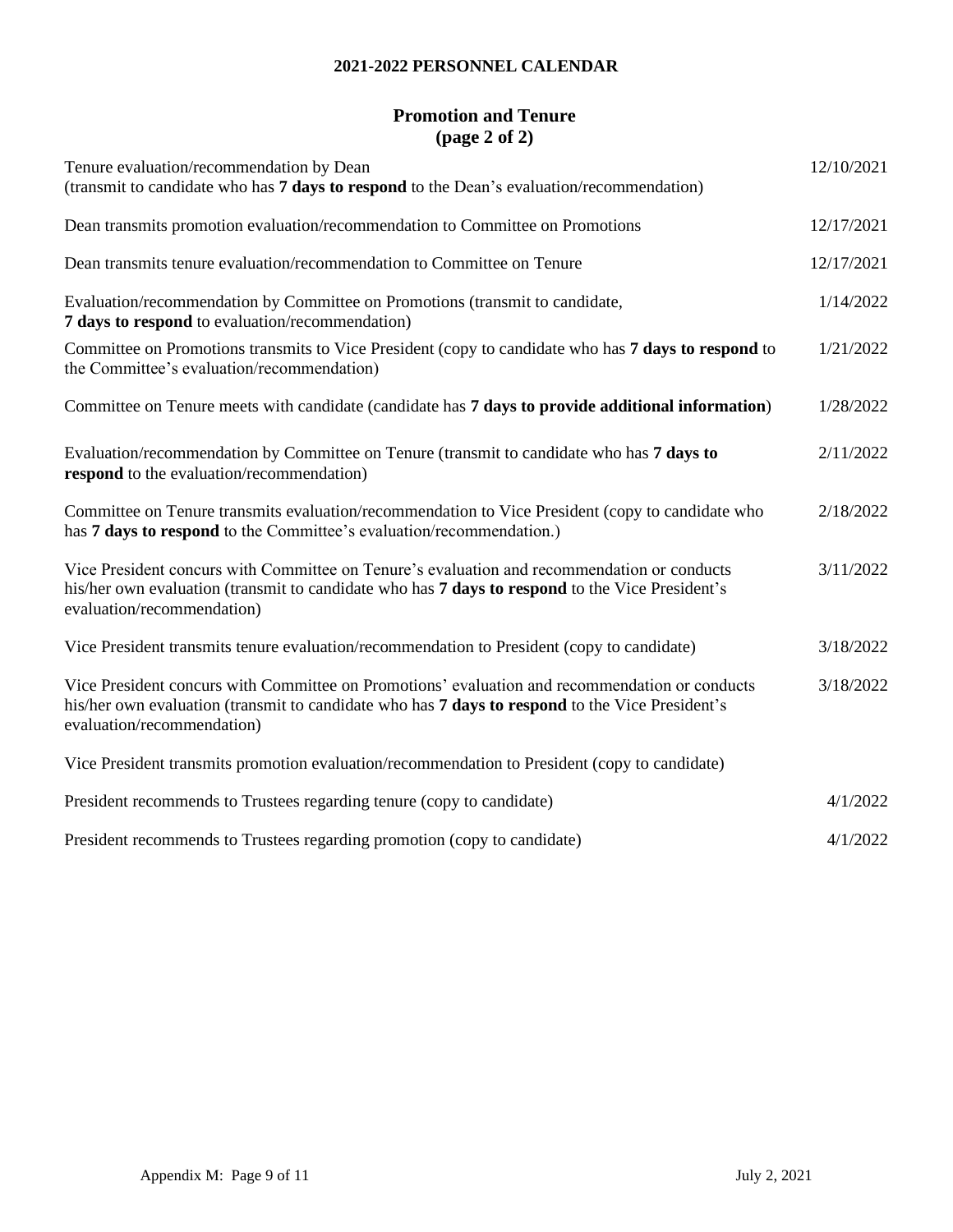# **Appendix M-1: Evaluation of Full-Time Unit Members and Salaried Part-Time Faculty**

## **Department Chair Evaluation as Chair**

| <b>Action Required</b>                                                                   | Date       |
|------------------------------------------------------------------------------------------|------------|
| Chair selects third member of Peer Evaluation Committee                                  | 9/30/2021  |
| Receipt of comments from department by Peer Evaluation Committee                         | 11/12/2021 |
| Evaluation by PEC (transmit to Chair who has 10 days to respond to the PEC's evaluation) | 12/3/2021  |
| Peer Evaluation Committee transmits to Vice President (copy to Chair)                    | 12/13/2021 |

#### **Sabbatical Approval Deadlines**

| <b>Action Required</b>                                                                                                                                                              | <b>Date</b> |
|-------------------------------------------------------------------------------------------------------------------------------------------------------------------------------------|-------------|
| Candidate submits proposal for leave during AY 2022-2023 to Chair/Library Director/LPAC<br>(Note: A year-long sabbatical at half-pay earns a half year of creditable service only.) | 10/1/2021   |
| Chair/Library Director/LPAC recommends to Vice President                                                                                                                            | 10/8/2021   |
| Vice President recommends to President                                                                                                                                              | 10/29/2021  |
| President recommends to Trustees                                                                                                                                                    | 11/12/2021  |

#### **Appendix M-2: Evaluation of Part-Time Faculty**

| <b>Fall 2021 Semester</b>                                                                                                         | Date       | <b>Spring 2022 Semester</b>                                                                                                       | Date                   |
|-----------------------------------------------------------------------------------------------------------------------------------|------------|-----------------------------------------------------------------------------------------------------------------------------------|------------------------|
| Candidate submits material                                                                                                        | 9/30/2021  | Candidate submits material                                                                                                        | 2/11/2022 <sup>1</sup> |
| Evaluation by Chair, including classroom<br>observations (transmit to faculty member,<br>10 days to respond to the Chair's eval.) | 11/14/2021 | Evaluation by Chair, including classroom<br>observations (transmit to faculty member,<br>10 days to respond to the Chair's eval.) | 4/1/2022               |
| Chair transmits to Dean<br>(copy to faculty member)                                                                               | 11/29/2021 | Chair transmits to Dean<br>(copy to faculty member)                                                                               | 4/11/2022              |

<sup>&</sup>lt;sup>1</sup> At Massachusetts Maritime Academy, the second Friday of the Spring semester.